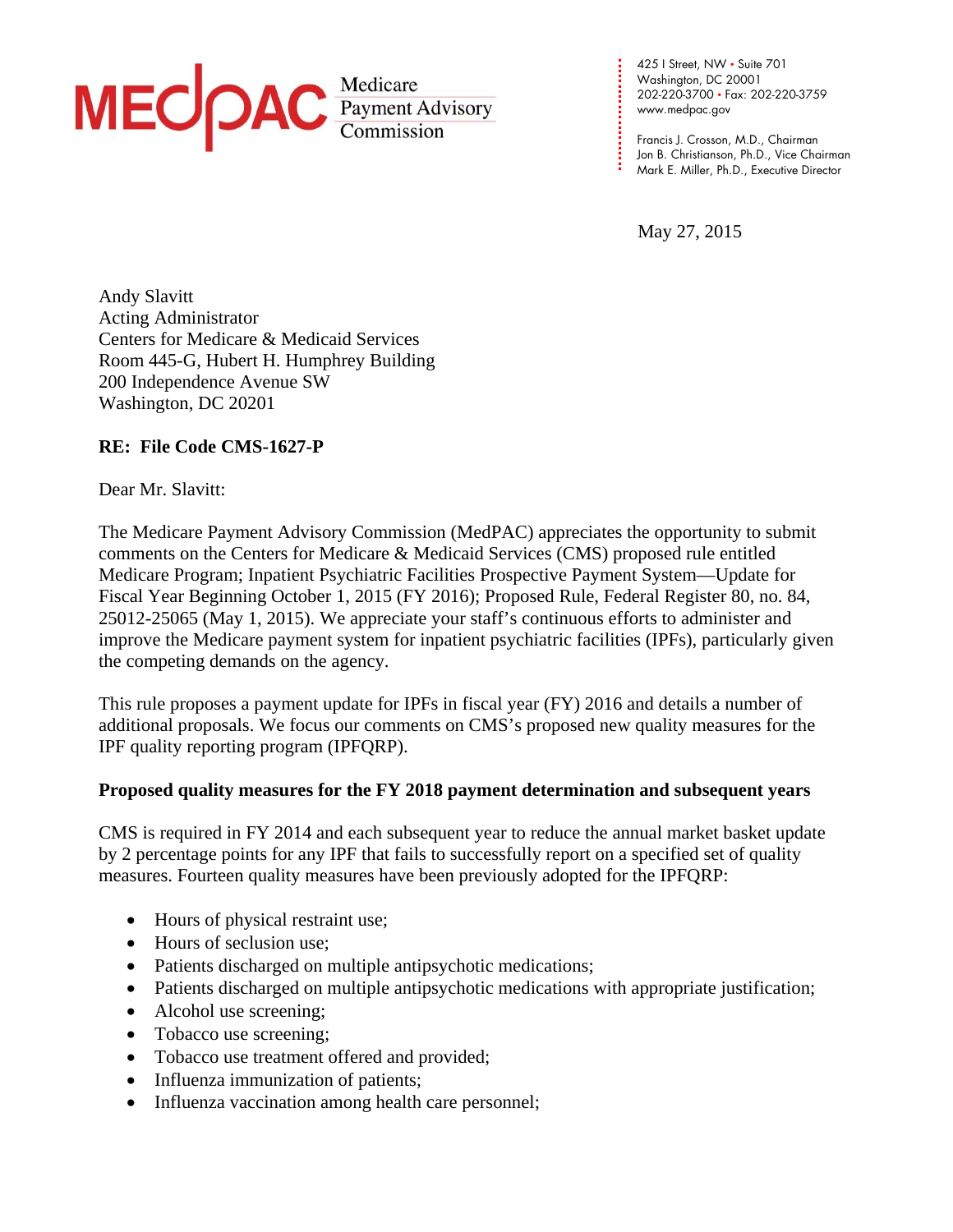Andy Slavitt Acting Administrator Page 2

- Assessment of patient experience of care;
- Use of electronic health record;
- Follow-up after hospitalization for mental illness;
- Post-discharge continuing care plan created; and
- Post-discharge continuing care plan transmitted to the next level of care provider.

In the May 1, 2015 rule, CMS proposes to add three new measures to the IPFQRP:

- Tobacco use treatment provided or offered at discharge, with subset measure tobacco use treatment at discharge;
- Alcohol use brief intervention provided or offered, with subset measure alcohol use brief intervention; and
- Screening for metabolic disorders.

In addition, CMS proposes to remove one measure from the IPFQRP—patients discharged on multiple antipsychotic medications—because the National Quality Foundation does not endorse it and because another measure (patients discharged on multiple antipsychotic medications with appropriate justification) sufficiently includes the information. CMS also proposes to replace two measures—post-discharge continuing care plan created and post-discharge continuing care plan transmitted to the next level of care provider—with new measures that the agency believes are more specific, effective, and robust.

#### *Comments*

1

The Commission has urged CMS to move toward the use of outcome measures in Medicare's QRPs. Outcomes are more meaningful to patients, and focusing on outcomes rather than process measures can have a greater impact on provider behavior. Nevertheless, we are mindful that mental health care, especially for the seriously mentally ill, has certain qualities that distinguish it from other types of medical care, and that these qualities may necessitate a greater reliance on process measures, at least in the near term. As noted by the Institute of Medicine, care for the seriously mentally ill is characterized by low adherence to established clinical practice guidelines, as well as "…more frequent coercion of patients into treatment;…a less-developed infrastructure for measuring and improving quality of care; [and] the need for a greater number of linkages among the multiple clinicians, organizations, and systems providing care to patients...."<sup>1</sup> Thus, IPF processes of care—such as hours of physical restraint and seclusion use, frequency of patients discharged on multiple antipsychotic medications with appropriate justification, provision of transition records to discharged patients, timely transmission of transition records to follow-up health care professionals, and follow-up after hospitalization—can be important indicators of the quality of care in this setting.

However, the Commission urges CMS not to burden providers with too many measures. For several years, we have voiced our concern about the steadily increasing number of clinical process

<sup>&</sup>lt;sup>1</sup> National Research Council, Institute of Medicine. Improving the Quality of Health Care for Mental and Substance-*Use Conditions: Quality Chasm Series.* Washington, DC: The National Academies Press, 2006.